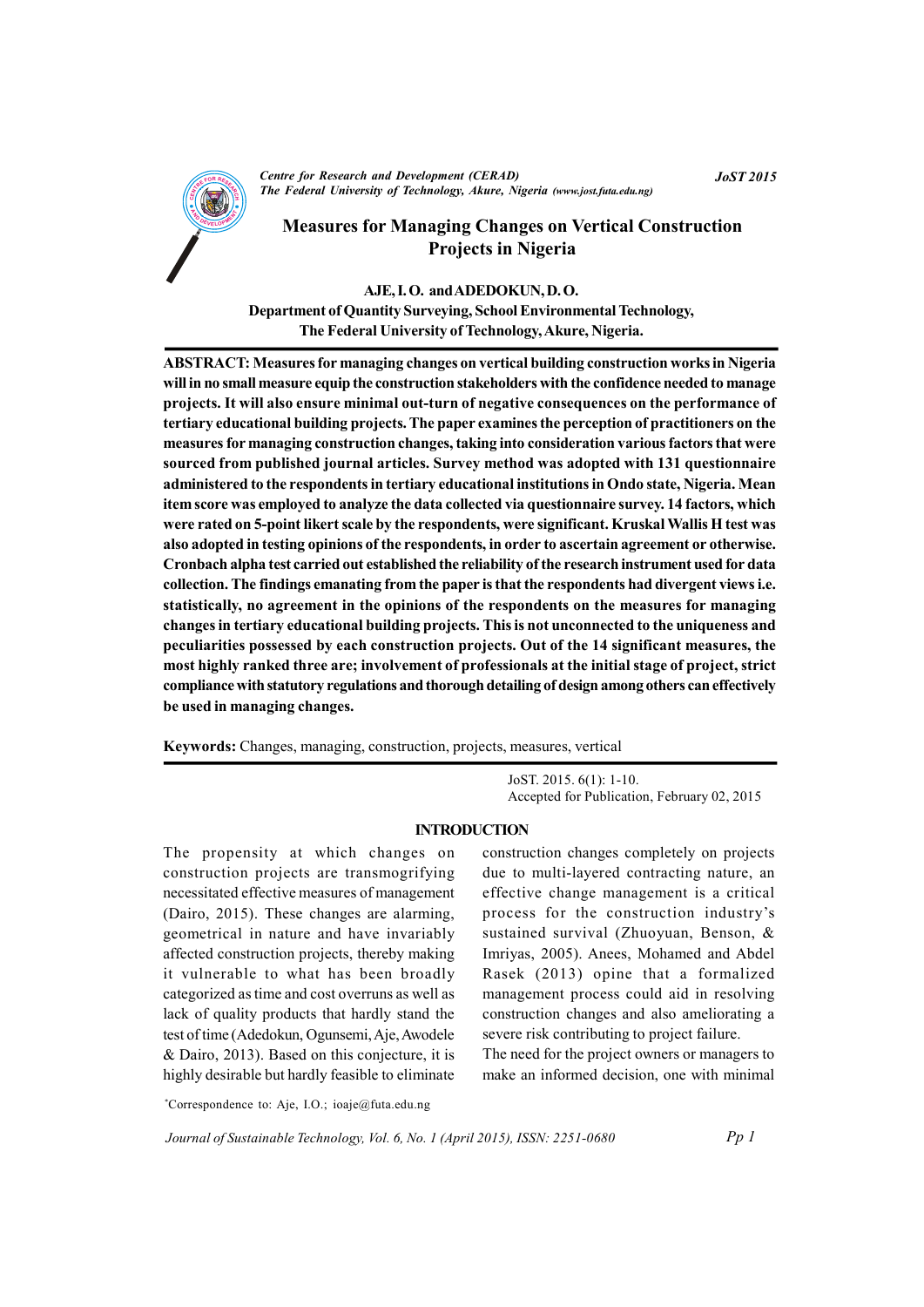error, is only possible if adequate measures are put in place to safeguard construction changes (Harrison, 2012; Hao, Shen, Neelamkavil & Thomas, 2008). Managing construction changes is now recognized as important practice to improving innovation, construction project performance and client's satisfaction. It is then that the resultant effects/impacts of construction changes on project( $s$ ) can be minimized and the objectives or goals of the industry achieved. Oftentimes when construction changes are not dealt with satisfactorily, the industry tend to suffer poor performance. Based on the aforementioned, this paper is therefore aimed at appraising the measures for managing construction changes in Ondo state, Nigeria with a view to enhancing the performance of

# **GENERAL OVERVIEW**

## *<u><b>Classification* of changes</u>

Changes are to be classified adequately in order to effectively manage them and classifications of changes in general terms apply to changes in construction domain (Hao et al., 2008). Motawa, Anumba, Lee and Pena-Mora (2007) classified changes based on parameters of time, need and effect. In summary, "based on time, change *could be anticipated or emergent, proactive or rea tc ive, ro pre- if xity or po ts -fixity. Bas de*  $on$  *need, change could be elective or required,*  $discretionary$  *or non-discretionary, or preferential or regulatory. Based on effect,*  $i$  *change could be beneficial, neutral or disruptive.*" (Motawa et al., 2007). Construction changes are inevitable on any construction projects, be it building, civil or heavy/ industrial engineering works (Hao et al., 2008; Erdogan et al., 2005; Ogunsanmi, 2013). Inclusion of variation clause in the condition of contract is also evidence that changes cannot be totally eliminated but can only be reduced or minimized to a bearable level thus having little or no impact on project performance  $(O$ <sub>i</sub> $o$ , 2010). The construction changes are to be managed in order

vertical tertiary educational building projects. This is not only in terms of cost and time but also quality of the end product to the client's satisfaction.

These vertical construction projects are therefore any constructions that are built from ground up, be it bungalow or multi storey buildings in tertiary educational institutions in Ondo state, Nigeria. The preference for building projects among others are; the simplicity in scope and the documentation being more detailed than other aspect of construction works (Aje, 2008). Majority of contractors operating in Nigeria are also into building construction and over  $70\%$  of construction works being executed are in the area of building works (Hussein, 1991).

# to maximize the benefits, minimize the penalties,

and ensure that both benefits and penalties are distributed equitably (Erdogan et al., 2005). Of all construction changes, the most frequent and most costly changes are often related to design, such as design changes and design errors (Lu & Issa, 2005).

## $C$  **auses** of construction changes on project

Construction changes do not just happen to building elements; it is due to various factors that made the elements to be susceptible (Babatunde et al.,  $2012$ ). These factors affect each element differently with predisposing factors grouped into four categories as (i) owner related factors (ii) consultant related factors (iii) contractor related factors and (iv) natural related factors (Babatunde et al.,  $2012$ ). These factors should be accurately assessed and determined during the planning stage of building elements design so as to minimize the effects of changes on the various building elements. Erdogan et al  $(2005)$  and Hao et al.  $(2008)$  maintained that changes in projects are primarily due to rework, variations (change orders), or unexpected events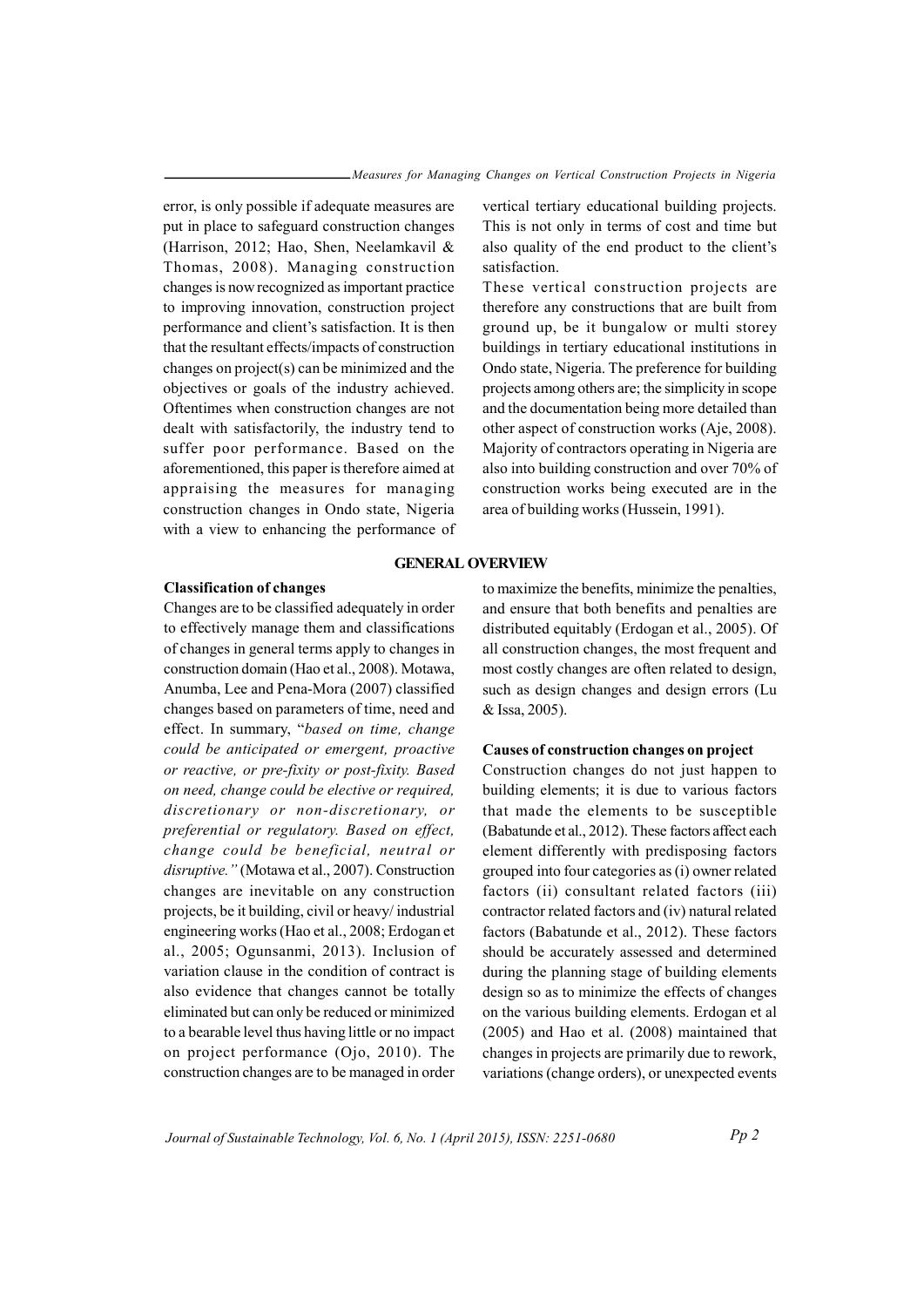such as industrial action and inclement weather and lastly, construction change directives.

## **Impacts of construction changes on projects**

The impact of construction changes may vary, but in general will fall into one of five categories according to Facilities Operations and Development (2008) of the Ohio State University. The categories include:

#### *Financial impacts*

Financial impacts may include additional costs, potential savings or revenue increases or decreases. In some cases, funding the change may require another project to be delayed or reduced in scope. This in turn may impact additional projects that depend on the one whose funding is being redirected. The loss or gain of revenue will need to be evaluated against other costs or savings (Facilities Operations and Development, 2008).

#### *Infrastructure impacts*

This may include the need for additional capacity which has not been planned for or funded or may shift the priority of projects that have been planned and funded. If additional capacity is required, additional funding may be required or existing fund redirected and other projects may be delayed, resulting in further impacts (Facilities Operations and Development, 2008).

#### *Schedule impac st*

Facilities Operations and Development (2008) described schedule impacts as delaying or accelerating a project or phase of a project. Delaying a project could impact other projects dependent on one being delayed and could also result in increased costs due to escalation. Accelerating a project may reduce costs for that project, but may be logically difficult if predecessor projects are required or if funding sources are not available to meet the accelerated schedule (Facilities Operations and Development, 2008).

## *Physical/logistical impacts*

Physical/logistical impacts refer to constraints that make implementing a change particularly challenging. It may be physically impossible to accomplish additional projects in close proximity to ones that are planned or adding a project in an already congested area may result in a total disruption of access and activities in the immediate vicinity (Facilities Operations and Development, 2008).

#### *Resource impacts (other than financial)*

This may include the need for additional staff or for outsourced service to manage additional work or review project deliverables. Other resources which can be impacted include construction materials and labour as well as consultant services (Facilities Operations and Development, 2008).

#### **construction change management**

Construction projects are becoming complex in nature; clients are also becoming knowledgeable, more demanding and selective in what they want from consultants (Preece, Moodley  $&$  Smith, 2003). This complexity gives rise mostly to unwanted situations leading to construction changes like variations (change orders), reworks (Erdogan et al., 2005), or unexpected events such as industrial action, inclement weather (Love, Holt, Shen, Li  $&$  Irani, 2002) and construction change directives (Hao et al., 2008) with their attached effects as aforementioned.

Change management is one of the priority areas of construction practitioners and concerted efforts are being made to cushion the effects of cost and time overruns that characterized construction projects be it vertical or horizontal (Harrison, 2012; Hao *et al.*, 2008). Also, significant poor project performance and quality failures (Adedokun et al., 2013; Ademeso & Windapo, 2014; Baloi & Price, 2003; Elinwa & Buba, 1993; Garry, 2005; Ogunsemi & Aje, 2005; Okpala & Aniekwu, 1988) cannot be over emphasized.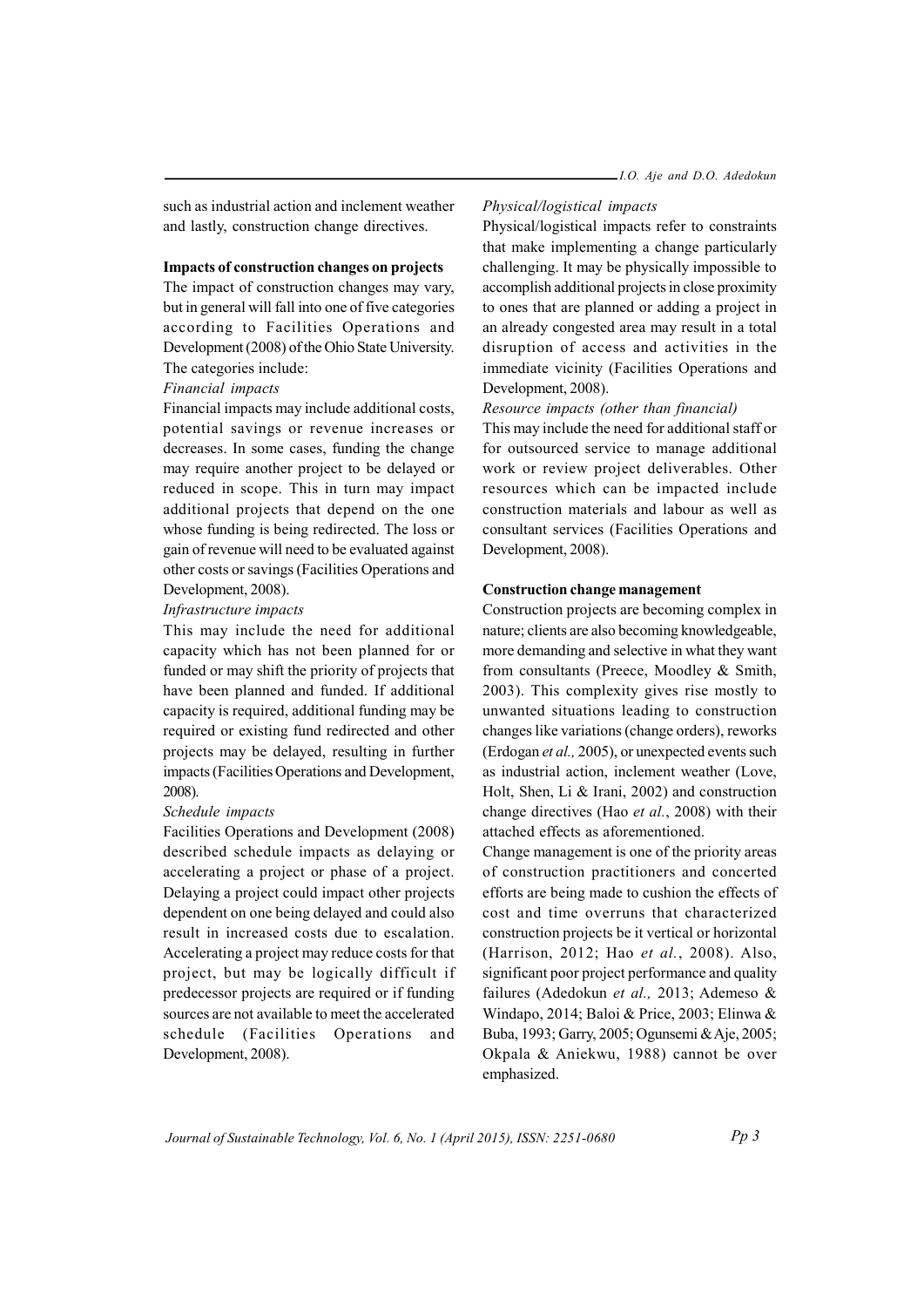Without gainsaying, effective measures for managing construction changes can improve the performance of projects (Hao et al., 2008). The underlisted measures are to safeguard the effects of construction changes in building projects (Dairo, 2015).

- Involvement of professionals at the initial 1. stage of project
- $2^{\circ}$ Owner's involvement at the planning  $\&$ design phase
- 3. Strict compliance with statutory regulations
- 4. Clear and thorough project brief
- 5. Thorough detailing of design
- 6. Value engineering at initial stage of project
- 7. Comprehensive site investigation
- $\mathbf{R}$ Review of contract documents
- $\mathbf{Q}$ Use of collected and organized project data compiled by owner, consultant and contractor
- 10. Having knowledge-base of previous projects
- 11. Involvement of contractor at planning and scheduling stage
- 12. Use of project scheduling/management techniques
- 13. Restricted pre-qualification system for awarding projects
- 14. Avoiding of the use of open tendering

## **RESEARCH METHODOLOGY**

The population for this research work includes 131 key construction stakeholders comprising 44 Contractors/ representatives, 32 Ouantity Surveyors, 28 Architects and 27 Structural Engineers, in the tertiary educational institutions in Ondo state, Nigeria according to Table 1. The construction professionals used are both inhouse professionals within the client organisation and the consultants outside the client's organisation but working on client's projects and the contractors executing the

projects for clients. The targeted respondents were involved in the tertiary educational building projects from  $2010 - 2014$ . The choice of the duration is to enable the respondents to quickly remember the activities that transpired during the course of the projects, knowing too well that records are seldom kept in a retrievable manner (Tarr  $\&$  Car, 2000), hence taking too long a duration will allow guess work to set in.

The adequacy of a sample is assessed by how well such sample represents the whole

|                |                     |                | <b>CLIENTS REPRESENTATIVES</b>          |          |          |      |                             |            |              |
|----------------|---------------------|----------------|-----------------------------------------|----------|----------|------|-----------------------------|------------|--------------|
| S/N            | <b>Institutions</b> |                | <b>In-House</b><br><b>Professionals</b> |          |          |      | <b>External Consultants</b> | Nr. of Kto | <b>Total</b> |
|                |                     | <b>QS</b>      | Arch                                    | S/Eng    | QS       | Arch | S/Eng                       | rs/Rep     |              |
|                | Tert. Ins. 1        | 2              | 2                                       | 4        | 5        | 4    | 4                           | 10         | 31           |
| 2              | Tert. Ins. 2        | 3              |                                         | 2        | 4        | 3    | 3                           | 5          | 21           |
| 3              | Tert. Ins. 3        | $\theta$       | $\theta$                                | $\theta$ |          | 2    | 2                           | 5          | 10           |
| $\overline{4}$ | Tert. Ins. 4        | $\mathfrak{D}$ | $\mathfrak{D}$                          | 2        | 9        |      | 6                           | 10         | 38           |
|                | Tert. Ins. 5        | $\Omega$       | $\Omega$                                | $\theta$ | $\Omega$ | 0    | $\Omega$                    | $\theta$   | 0            |
| 6              | Tert. Ins. 6        | $\theta$       | $\Omega$                                | $\theta$ | 4        | 4    | 3                           | 8          | 19           |
|                | Tert. Ins. 7        | $\mathfrak{D}$ | 3                                       |          | $\Omega$ | 0    | $_{0}$                      | 6          | 12           |
|                | <b>Total</b>        | 9              | 8                                       | 9        | 23       | 20   | 18                          | 44         | 131          |

Table 1: Population breakdown of the respondents

Kev:

Tert. Ins. - Tertiary Institution; Nr. of Ktors/ Rep - Number of Contractors/ Representatives:

 $QS - Quantity$  Surveyors; Arch - Architects; S/Eng - Structural Engineers.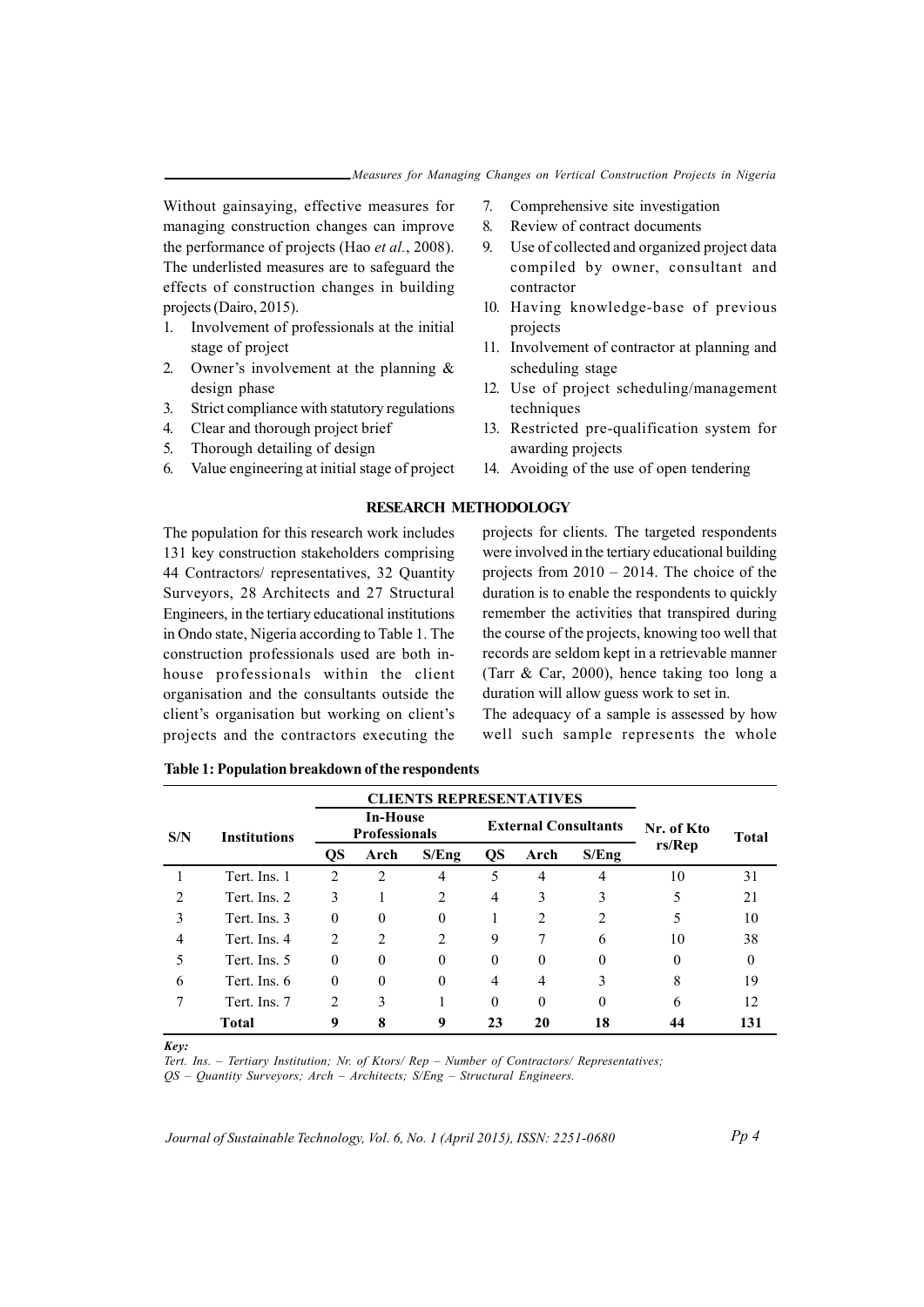| Table 2: Population of the respondents |                             |                   |  |  |
|----------------------------------------|-----------------------------|-------------------|--|--|
| S/N                                    | <b>Respondents</b>          | <b>Population</b> |  |  |
|                                        | <b>Quantity Surveyors</b>   | 32                |  |  |
| 2                                      | Architects                  | 28                |  |  |
| 3                                      | <b>Structural Engineers</b> | 27                |  |  |
| 4                                      | Contractors/Representatives | 44                |  |  |
|                                        | Total                       | 131               |  |  |

population of participants from which the sample is drawn (Bell, 2005; Kothari, 2009). In order to achieve this, the lists of relevant construction professionals were collected from physical planning unit (PPU)/ works and services department of their respective tertiary educational institutions. Table 2 shows that the entire population of 131, which is referred to as census method, was used in the study being that the population was finite and not expansive in nature

#### **Data Collection Instruments**

The research instrument used for collecting data from the respondents was a structured questionnaire. It was administered using a set of predetermined questions. The questions designed for this research were such that first section dwelt on the background information of the respondents while the other section focused on matters relating to the research study. Questions inherent in the structured questionnaire were multiple-choice type with different checkboxes and tables posed on a 5point likert scale for ease and uniformity of response.

#### DATA PRESENTATION, ANALYSIS AND DISCUSSION

Tables were employed in this paper for data presentations while the analyses were carried out using percentile, mean item score, Cronbach alpha test and Kruskal Wallis H test. The results of the analyses were presented as follows under the various headings

#### **Background Information of Respondents**

Out of the 131 questionnaires administered, 87 were filled, returned and found suitable for the analysis. The analyzed questionnaires represent 66.41% of the total question aires sent out. This is considered sufficient for the study base on the assertion of Moser and Kalton (1999) that the result of a survey could be considered as biased and of little significance if the return rate was lower than 20-30%.

From Table 3, it can be seen that majority of the respondents in this case are Quantity Surveyors with 43.7% and this was followed by 29.9% being the Structural Engineers. The least was Architects with 26.4%. The professional membership status of the respondents shows that  $47.1\%$  are graduate members,  $50.6\%$  are corporate/associate members while the least was 2.3% being fellow of the professional bodies.

As for the years of working experience possessed by the respondents, it can be seen that  $26.4\%$  falls within 1 - 5, 54% of the respondents are within  $6 - 15$  years of experience, while 8% falls within 16 - 20. On the average, the respondents have 10 years of working experience and the information supplied by this category of professionals is considered adequate and relied upon. These set of respondents have their establishment in existence for an average of 13 years.

Analysis in Table 6 reveals that majority of the respondents are Postgraduate Diploma holder with 40.2% and this is followed by respondents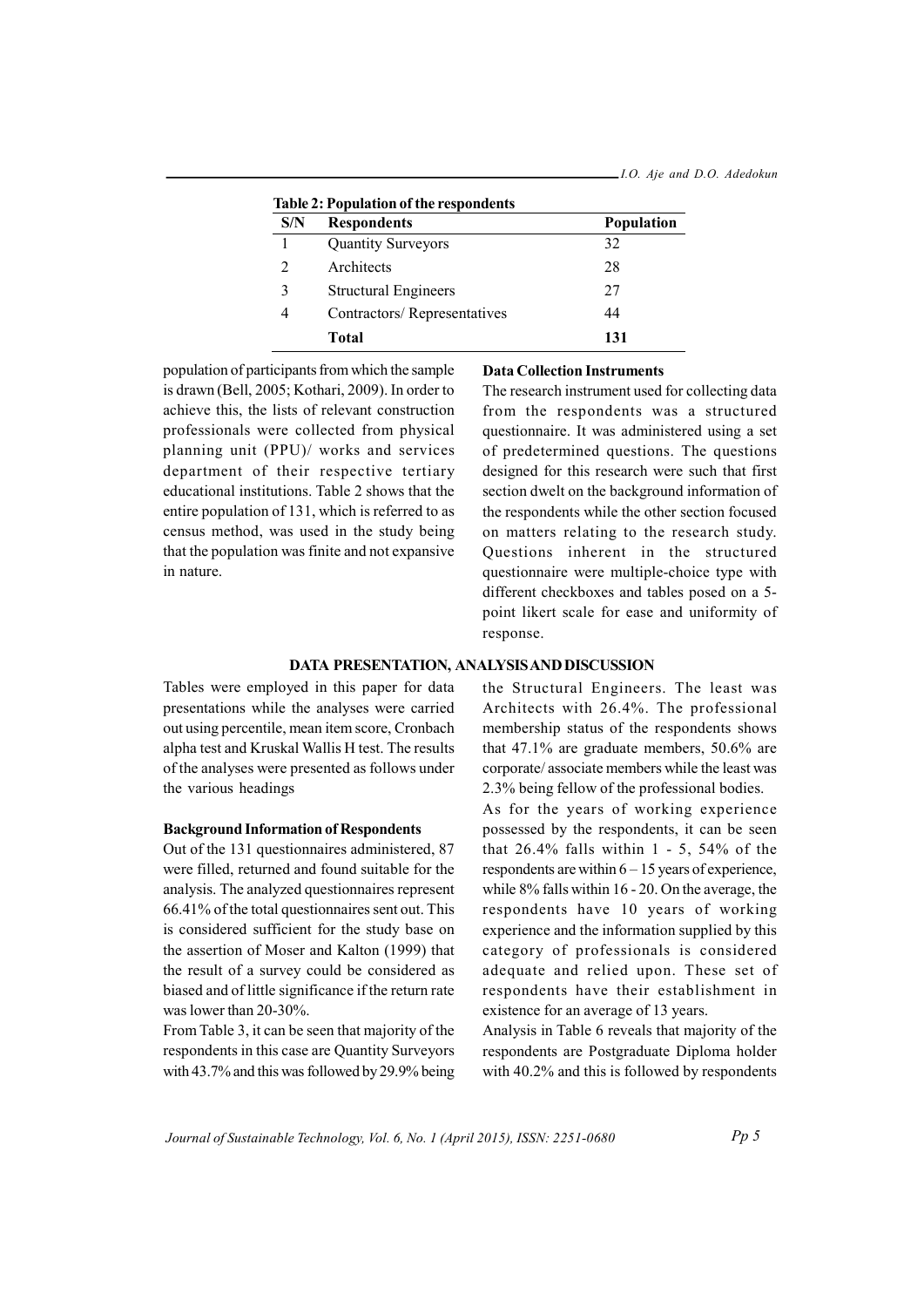| <b>Background Information</b>               | <b>Frequency</b> | Percentage |       | Cum. Percentage |
|---------------------------------------------|------------------|------------|-------|-----------------|
| <b>Profession of respondents</b>            |                  |            |       |                 |
| <b>Quantity Surveyors</b>                   | 38               |            | 43.7  | 43.7            |
| Architects                                  | 23               |            | 26.4  | 70.1            |
| Structural/ Civil Engineers                 | 26               |            | 29.9  | 100.0           |
| <b>Total</b>                                | 87               |            | 100.0 |                 |
| Years of experience                         |                  |            |       |                 |
| $1 - 5$                                     | 23               |            | 26.4  | 26.4            |
| $6 - 10$                                    | 32               |            | 36.8  | 63.2            |
| $11 - 15$                                   | 15               |            | 17.2  | 80.4            |
| $16 - 20$                                   | $\tau$           |            | 8.0   | 88.4            |
| Above 20                                    | 10               |            | 11.6  | 100.0           |
| <b>Mean</b>                                 |                  | 9.7        |       |                 |
| <b>Total</b>                                | 87               |            | 100.0 |                 |
|                                             |                  |            |       |                 |
| <b>Highest Qualifications</b><br><b>HND</b> |                  |            | 19.5  |                 |
|                                             | 17               |            |       | 19.5            |
| BSc/BTech                                   | 18               |            | 20.7  | 40.2            |
| PGD                                         | 35               |            | 40.2  | 80.5            |
| MSc/MTech                                   | 16               |            | 18.4  | 98.8            |
| PhD                                         | $\mathbf{1}$     |            | 1.2   | 100.0           |
| <b>Total</b>                                | 87               |            | 100.0 |                 |
| Type of firm/Sector                         |                  |            |       |                 |
| Client organization                         | 26               |            | 29.9  | 29.9            |
| Contracting firm                            | 46               |            | 52.9  | 82.8            |
| Consulting firm                             | 15               |            | 17.2  | 100.0           |
| <b>Total</b>                                | 87               |            | 100.0 |                 |
| Year/length of establishment of firm        |                  |            |       |                 |
| $1 - 5$                                     | 13               |            | 14.9  | 14.9            |
| $6 - 10$                                    | 23               |            | 26.5  | 41.4            |
| $11 - 15$                                   | 18               |            | 20.7  | 62.1            |
| $16 - 20$                                   | 11               |            | 12.6  | 74.7            |
| Above 20                                    | 22               |            | 25.3  | 100.0           |
| Mean                                        |                  | 12.6       |       |                 |
| <b>Total</b>                                | 87               |            | 100.0 |                 |
| <b>Membership</b> grade                     |                  |            |       |                 |
| Graduate                                    | 41               |            | 47.1  | 47.1            |
| Corporate/ Associate                        | 44               |            | 50.6  | 97.7            |
| Fellow                                      | $\overline{2}$   |            | 2.3   | 100.0           |
| <b>Total</b>                                | 87               |            | 100.0 |                 |
| Professional body of affiliation            |                  |            |       |                 |
| <b>NIQS</b>                                 | 37               |            | 42.5  | 42.5            |
| <b>NIA</b>                                  | 21               |            | 24.1  | 66.6            |
|                                             | 24               |            | 27.6  |                 |
| <b>NSE</b>                                  |                  |            |       | 94.2            |
| Others (NICE, COREN)                        | 5                |            | 5.8   | 100.0           |
| <b>Total</b>                                | 87               |            | 100.0 |                 |

Table 3: Demographic information of the respondents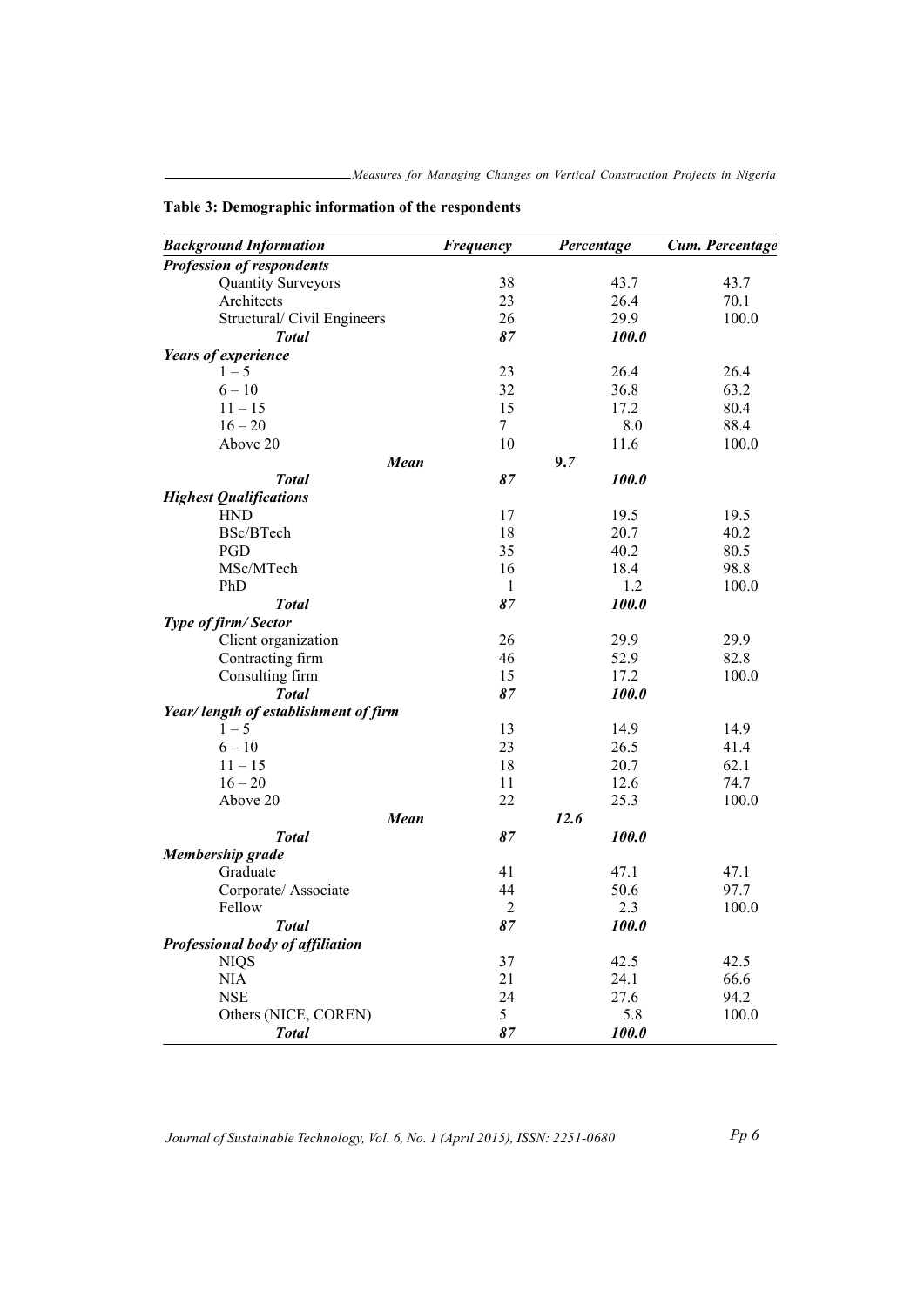| Table 4: Test of reliability for measuring scale |                                   |  |  |
|--------------------------------------------------|-----------------------------------|--|--|
| Scale of measure                                 | $\vert$ Cronbach $\propto$ -value |  |  |
| Measures for managing construction changes       | 0.873                             |  |  |

with BSc/ BTech qualification representing 20.7% followed by 19.5% and 18.4% representing HND and MSc/MTech. Only one of the respondents has a PhD as the highest qualification and this translated to 1.2%.

## Reliability of the research instrument

Reliability according to Kothari (2009) is an important aspect of research instrument and must be considered to ensure that accurate results are obtained. One of the most commonly used reliability coefficients according to Kothari is Cronbach's alpha test (á). Cronbach alpha test was employed in this study to test the reliability of the questionnaire administered to the respondents during the survey carried out. Table 4 shows that the Cronbach's á value for

scale of measures of the research instruments is

0.873. Since the degree of reliability of the instrument is more perfect as the value tends towards 1.0 (Kothari, 2009), it can then be concluded that the instrument used for this research is significantly reliable.

Analysis shown in table 5 reveals that all measures posed for managing construction changes are significant and can be reliably adopted to manage construction changes while the most highly ranked factors among other are the involvement of professionals at the initial stage of the project followed by strict compliance with statutory regulations and thorough detailing of design by the consultants with the mean score values of 4.56, 4.35 and 4.34 respectively. The least ranked factors, though significant, are avoidance of the use of open tendering (Mean Score =  $3.24$ ), restricted pre-qualification system

| <b>Measures</b>                                                                             | Mean | Rank |
|---------------------------------------------------------------------------------------------|------|------|
| Involvement of professionals at the initial stage of project                                | 4.56 | 1    |
| Strict compliance with statutory regulations                                                | 4.35 | 2    |
| Thorough detailing of design                                                                | 4.34 | 3    |
| Clear and thorough project brief                                                            | 4.28 | 4    |
| Owner's involvement at the planning $&$ design phase                                        | 4.27 | 5    |
| Comprehensive site investigation                                                            | 4.23 | 6    |
| Value engineering at initial stage of project                                               | 4.09 | 7    |
| Use of project scheduling/management techniques                                             | 4.06 | 8    |
| Review of contract documents                                                                | 4.04 | 9    |
| Having knowledge-base of previous projects                                                  | 4.02 | 10   |
| Use of collected and organized project data compiled by owner,<br>consultant and contractor | 4.02 | 10   |
| Involvement of contractor at planning $\&$ scheduling stage                                 | 3.76 | 12   |
| Restricted pre-qualification system for awarding projects                                   | 3.58 | 13   |
| Avoidance of the use of open tendering                                                      | 3.24 | 14   |

Table 5: Measures for managing changes on projects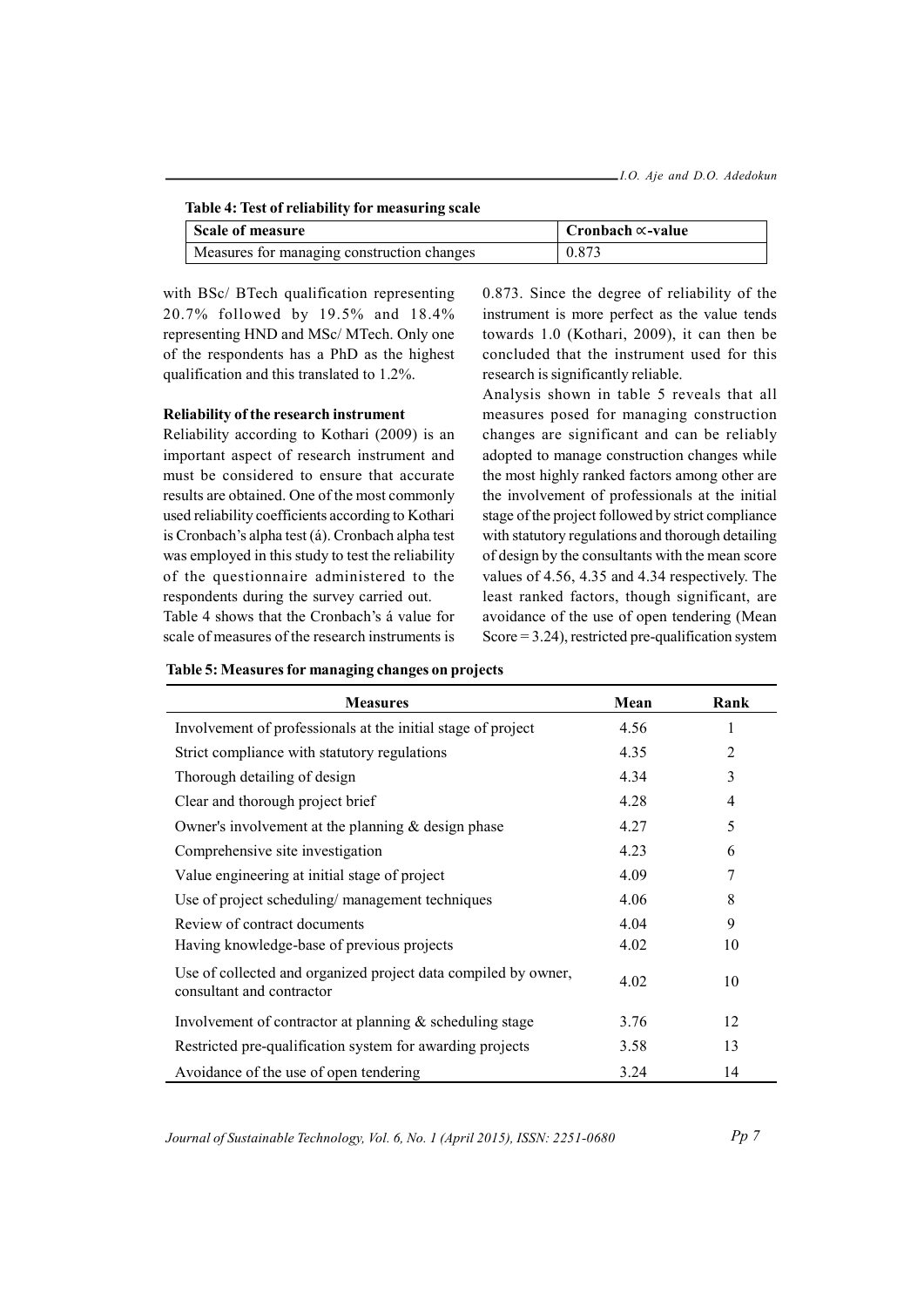|            | <b>Profession</b> | Group                      | Mean  |  |
|------------|-------------------|----------------------------|-------|--|
| Chi-square | 1.063             | <b>Quantity Surveyors</b>  | 22.14 |  |
| Df         |                   | Architects                 | 18.86 |  |
| Asymp. Sig | 0.588             | Structural/Civil Engineers | 23.50 |  |

Table 6: Test of significance on the measures for managing changes

Measures for Managing Changes on Vertical Construction Projects in Nigeria

for awarding projects (Mean Score =  $3.58$ ) and involvement of contractor at planning and scheduling stage (Mean Score =  $3.76$ ).

Table 6 shows the respondents' divergent opinions on the measure for managing construction changes on projects. The result of Kruskal Wallis test carried out shows a low chisquare value of 1.063, P value is  $> 0.05$  i.e. 0.588, hence statistically, it can be inferred that there is no significant agreement in the opinions of respondents on the measures for managing construction changes. The divergent views may be as a result of divers peculiarities that each of the construction projects exhibit; therefore, measures for managing changes are project specific. Hence no one size fits all in terms of management measures.

## **Discussion of findings**

**Measures for managing construction changes** In order to manage construction changes effectively, since it cannot be totally avoided, some of the measures to be put in place

according to the respondents are involvement of professionals at the initial stage of project, strict compliance with statutory regulations and thorough detailing of the design on the part of the consultants. This finding gave a backing to Lu and Issa (2005) that of all construction changes, the most frequent and most costly changes are often related to design, such as design changes and design errors. The first three factors that were highly ranked by the respondents are also in support of Ibem, et al. (2011) and complimentary to Hussin and Omran (2009) that construction professionals should act as an effective manager, a generalist and a facilitator when coordinating projects asides being a good communicator in handling mediation, managing conflicts and negotiating terms with various stakeholders in the project. It is worthy of mentioning that other factors rated by the respondents after the analysis are also significant and by extension, combination of two or more of the other measures can as well yield the desired result on the projects.

## **CONCLUSIONS AND RECOMMENDATIONS**

## Conclusions

Consequent to the forgoing analysis carried out, one can summarily make inferences concerning measures for managing changes on construction projects that;

1. construction changes can be managed effectively if the professionals are involved at the initial stage of project; and

2. stakeholders are complying strictly with statutory regulations with thorough detailing of the design.

## **Recommendations**

Bearing in mind the magnitude of fund committed into the construction projects, the following recommendations are proposed for stakeholders in the construction industry so as to achieve itch free construction process that ensure value for money;

1. Professionals should be involved at the early stage of the project with thorough design detailing.

2. Consultants and the contractor should comply strictly with the statutory regulations during design and construction respectively.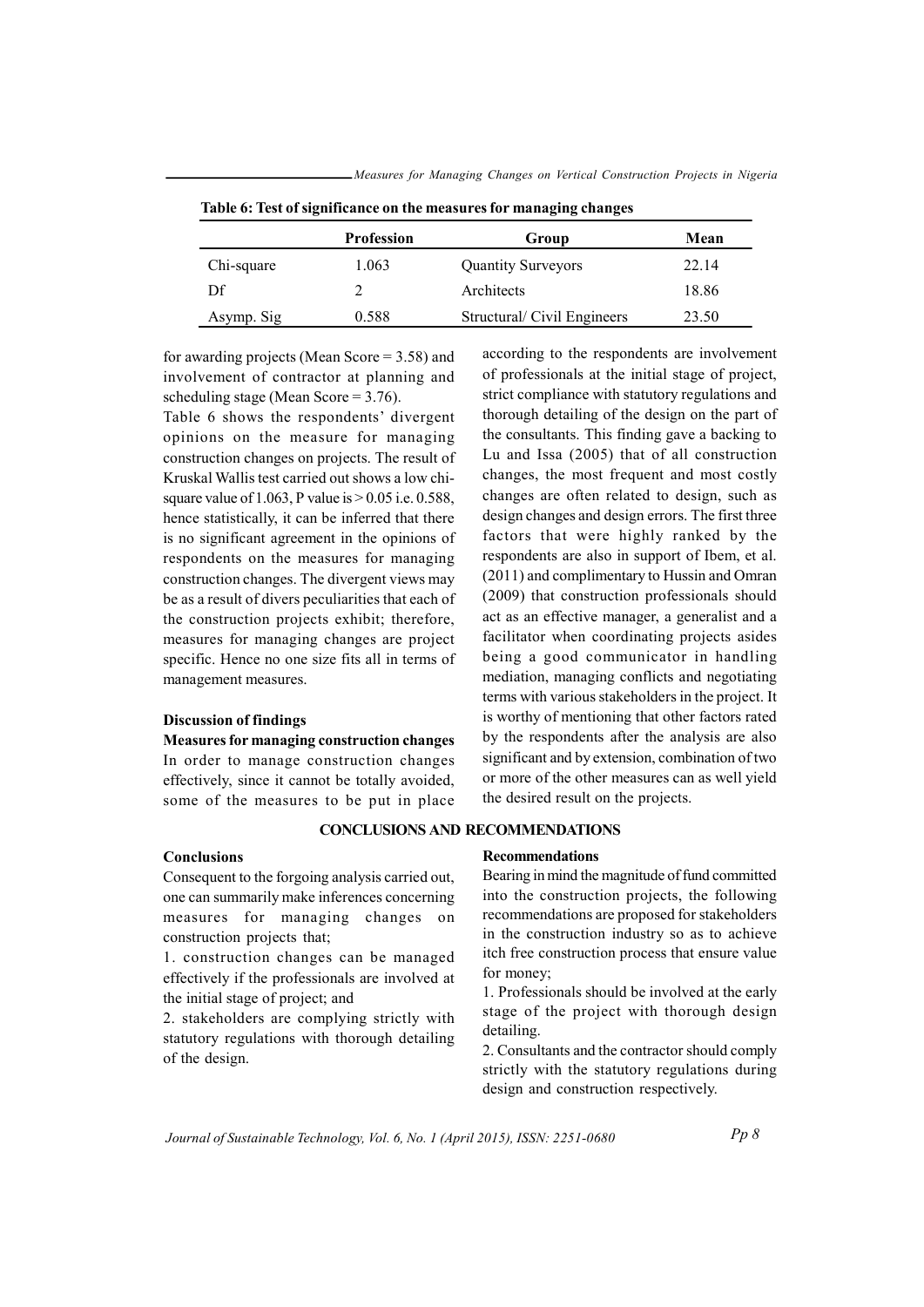## **REFERENCES**

- Adedokun, O.A., Ogunsemi, D.R., Aje, I.O., Awodele, O.A., and Dairo, D.O. (2013). Evaluation of Qualitative Risk Analysis Techniques in Selected Large Construction Companies in Nigeria. Journal of Facilities Management, 11(2), 123-134.
- Ademeso, O.S., and Windapo, A.O. (2014). Relationship between material management approach and scheduled project completion time, available at http://www.unilag.edu.ng/ opendoc.php?sno=13167&doctype=doc...\$. accessed 5th May, 2014.
- Aje, I.O. (2008). The Impact of Contractors' Prequalification and Criteria of Award on Construction Project Performance in Lagos and Abuja, Nigeria", Unpublished Ph.D thesis submitted to the School of Postgraduate Studies, Federal University of Technology, Akure, Nigeria.
- Anees, M.M., Mohamed, H.E., and Abdel Rasek, M.E. (2013). Evaluation of Change Management efficiency of Construction Contractors. Housing and Building National Research Centre Journal, 9, 77- $85$ , http://dx.doi.org/10.1016/ j.hbrcj.2013.02.005.
- Babatunde, S.O., Babalola, O., Jagboro, G.O., and Opawole, A. (2012). Assessment of building element's proneness to variation in Nigeria. Journal of Construction Project Management and Innovation, 2(2), 403-447.
- Baloi, D., and Price, A.D.F. (2003). Modeling Global Risk Factors Affecting Construction Cost Performance. International Journal of Project Management, 21, 261-269.
- Bell, J. (2005). Doing Your Research. A Guide for First-time researchers in Education and Social Science, 5<sup>th</sup> Edition, Buckingham: Open University Press.
- Dairo, D.O. (2015). Appraisal of Construction Change Management (CCM) Practices in the Nigerian Construction Industry. An M. Tech post survey report submitted to the

Department of Quantity Surveying, School of Environmental Technology, The Federal University of Technology, Akure, Nigeria.

- Egan, J. J., Seder, J.E., and Anderson, D.L. (2012). Practices in Construction Change order management, available at http:// www.aacei.org, accessed 15<sup>th</sup> March, 2014.
- Elinwa, A., and Buba, S. (1993). Construction Cost Factors in Nigeria. Journal of Construction Engineering and management, 119(4), 69.
- Erdogan, B., Anumba, C., Bouchlaghem, D., and Nielsen, Y. (2005). Change Management in Construction: The Current Context. In: Khosrowshashi, F (Ed.), 21<sup>st</sup> Annual ARCOM Conference,  $7 - 9$  September, SOAS, University of London, Association Researchers Construction of in Management 2, 1085 - 95.
- **Facilities Operations and Development (2008).** University Project & Capital Planning: Change Management Process, available at https://fod.osu.edu/planning/ change mgt.pdf, retrieved 5th May, 2015.
- Garry, C. (2005). Risk factors leading to cost over-run in highway Projects. The conference proceedings of the Queensland University of Technology Research week international conference  $4<sup>th</sup> - 8<sup>th</sup>$  July, 2005, Brisbane, Australia.
- Hao, Q., Shen, W., Neelamkavil, J., and Thomas, R. (2008). Change Management in Construction Projects. CIB W78, 2008, International Conference on Information Technology in Construction, Santiago, Chille.
- Harrison, C. (2012). Managing Change in Manufacturing and Production Facilities, available at http://www.asse.org/  $professionalsafety/docs/$ Carl%20Harrison%20Article.pdf, accessed 30<sup>th</sup> May 2014.